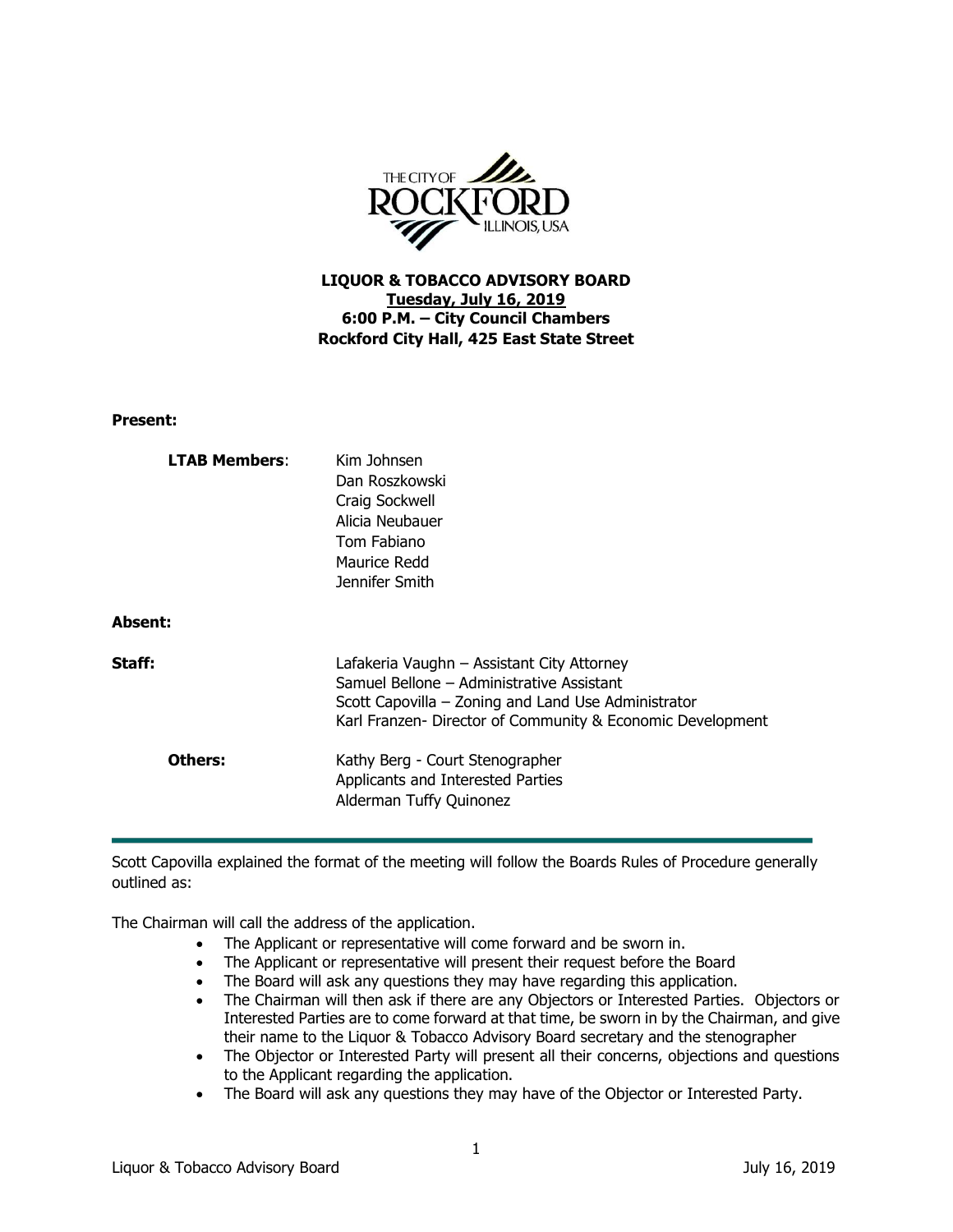- The Applicant will have an opportunity to rebut the concerns/questions of the Objector or Interested Party
- No further discussion from the Objector or Interested Party will occur after the rebuttal of the Applicant.
- The Board will then discuss the application and a vote will be taken.

It was further explained to the public in attendance, applicants, objectors and interested parties that this meeting is not a final vote on any item. The date of the Codes & Regulations meeting was given as Tuesday, July 22, 2019, at 5:30 PM in City Council Chambers in this building as the second vote on these items. The public in attendance, applicants, objectors and interested parties were instructed that they could contact the Zoning Office for any further information and the phone number was listed on the top of the agenda which was made available to all those in attendance. This information was also presented in written form attached to the agendas and letters sent to adjacent property owners.

The meeting was called to order at 6:56 PM. A **MOTION** was made by Kim Johnsen to **APPROVE** the minutes from the June 18, 2019 meeting as written. The Motion was **SECONDED** by Maurice Redd and **CARRIED** by a vote of 6-0 with Jennifer Smith abstaining.

| 019-LTAB-013 | 2715 Charles Street                                                   |
|--------------|-----------------------------------------------------------------------|
| Applicant    | Jessica Pipitone / AGP 18, Inc.                                       |
| Ward 10      | Sale of beer and wine by the drink in conjunction with a pizzeria and |
|              | gaming parlor in a C-2, Limited Commercial Zoning District            |
|              | <b>Laid Over From June Meeting</b>                                    |

Before the meeting, a request was received from the Applicant's attorney requesting that this item be Laid Over to the August 20th meeting. Attorney Lafakeria Vaughn explained that the applicant needs additional time to work out some issues with the landlord of the premises before proceeding with the application.

A **MOTION** was made by Craig Sockwell to **LAY OVER** the Sale of beer and wine by the drink in conjunction with a pizzeria and gaming parlor in a C-2, Limited Commercial Zoning District at 2715 Charles Street. The motion was **SECONDED** by Alicia Neubauer and **CARRIED** by a vote of 7-0.

| 019-LTAB-014 | 425 South Winnebago Street                                            |
|--------------|-----------------------------------------------------------------------|
| Applicant    | Rami Fakhouri / City Fuel Inc.                                        |
| Ward 13      | <b>Sale of tobacco products</b> in conjunction with a gas station and |
|              | convenience store in an I-1, Light Industrial Zoning District         |

The subject property is located on the northwest corner of Cedar Street and South Winnebago Street. The applicant, Rami Fakhouri, was present. The subject property has been operating as a gas station since 1983. The property obtained a tobacco license in 2017. Since that approval, the property has been sold to the applicant, Mr. Fakhouri. Mr. Fakhouri is seeking a tobacco license to continue to sell tobacco in the gas station. He recently installed a new camera system to help with security. He would like to have the hours changed from 10:00 P.M. to 9:00 P.M.

Attorney Lafakeria Vaughn asked Mr. Fakhouri if he had reviewed the staff recommendation and agrees to all conditions. Mr. Fakhouri stated that he does agree to all conditions.

Staff Recommendation is for Approval with thirteen (13) conditions. No Objectors or Interested parties were present.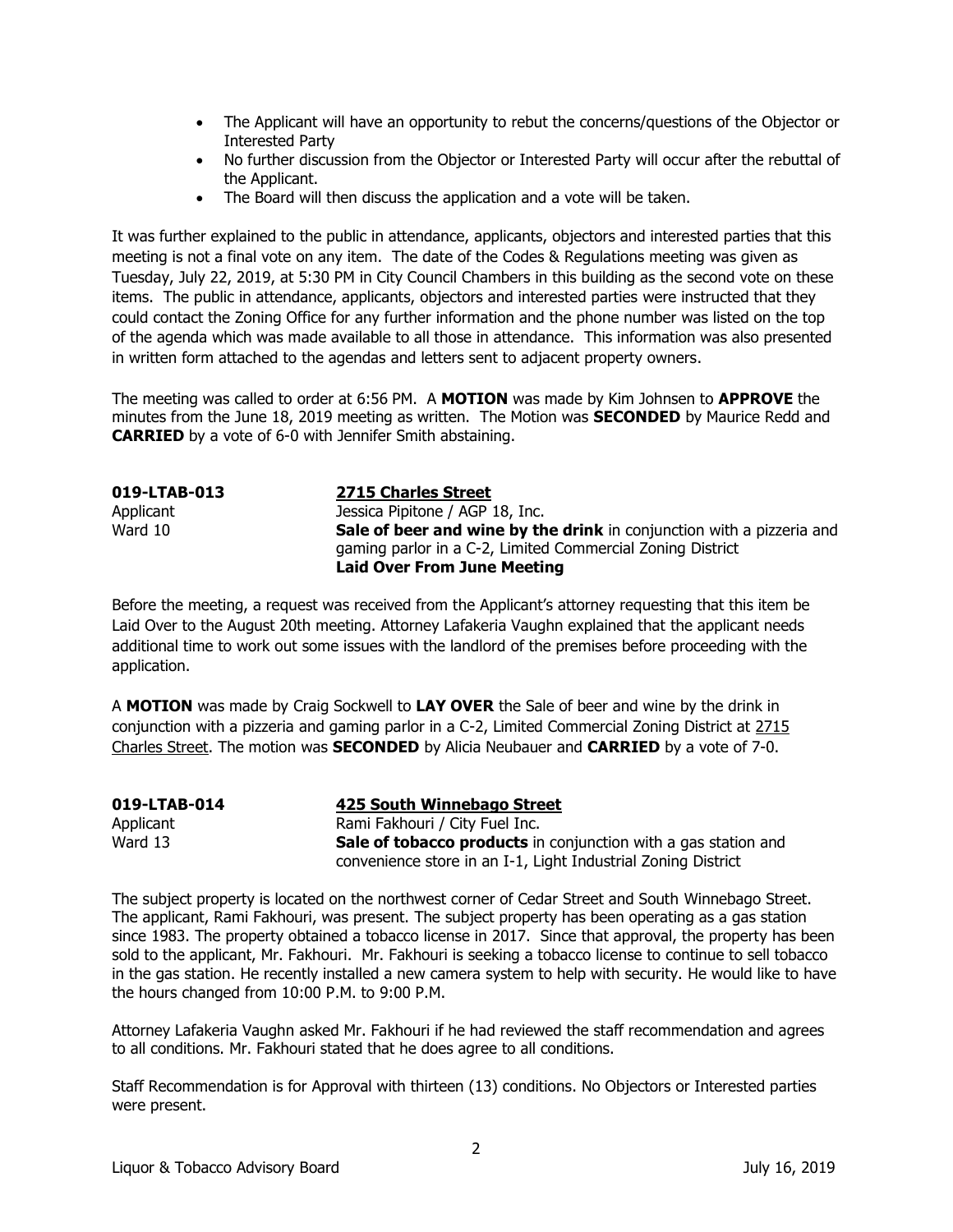A **MOTION** was made by Jennifer Smith to **APPROVE** the Sale of tobacco products in conjunction with a gas station and convenience store in an I-1, Light Industrial Zoning District at 425 South Winnebago Street. Amending condition six (6) to hours of operation to be 5:30 a.m. to 9:00 p.m. and adding condition fourteen (14) stating, "all conditions must be met prior to issuance of the license." The motion was **SECONDED** by Craig Sockwell and **CARRIED** by a vote of 7-0.

**Approval** is subject to the following conditions.

- 1. Must meet all applicable building and fire codes.
- 2. Compliance with all City of Rockford Tobacco Codes.
- 3. Window display signage is limited to 20% of window area.
- 4. That the windows shall not be covered with bars or other devices that block the windows.
- 5. The sale of tobacco products shall be limited to the area shown on Exhibit E.
- 6. Hours of operation shall be limited to Monday through Sunday 5:30 a.m. to 9:00 p.m.
- 7. Must install curb around the landscape area around the free-standing sign located at the southeast corner of the property.
- 8. The sale of rose tubes, airplane-sized bottles and any other products that can be deemed to be easily manufactured into drug paraphernalia is prohibited.
- 9. The sale of water pipes and "huka" or "hookah" are prohibited.
- 10. Removal of the non-conforming free-standing sign and submittal of a sign permit for new landmark style sign.
- 11. All temporary signage including posts must be removed off the building and site.
- 12. Any pending general ordinance case(s) must be resolved prior to issuance of the license.
- 13. All outstanding general ordinances fines must be paid prior to issuance of the license.
- 14. All conditions must be met prior to issuance of the license.

| 019-LTAB-015 | 116 North Madison Street, Suite 118                                  |
|--------------|----------------------------------------------------------------------|
| Applicant    | Jargal Gendenbaatar / Crust and Crumbles                             |
| Ward 03      | Sale of beer and wine by the drink and the sale of packaged beer     |
|              | and wine in conjunction with a bakery cafe in a C-4, Urban Mixed-Use |
|              | Zoning District                                                      |

The subject property is located on the west side of North Madison Street, 130 feet north of the East State Street and North Madison Street intersection. The business is located inside of Rockford Indoor Market. The applicant, Jargal Gendenbaatar, was present. Ms. Gendenbaatar stated that this is her first retail store and bakery. She is planning to sell packaged beer and wine. She would like to build a partnership with other restaurants around the City of Rockford. There would be no packaged beer sales smaller than twenty-two (22) ounces or malt liquor sold.

Attorney Lafakeria Vaughn asked Ms. Gendenbaatar if she had reviewed the Staff recommendation. Ms. Gendenbaatar stated that she had reviewed Staff's recommendation. Attorney Vaughn asked Ms. Gendenbaatar for an explanation for wanting to charge a cover, according to the business plan. Ms. Gendenbaatar explained that she would only want to charge a cover for certain events. Attorney Vaughn also asked if Ms. Gendenbaatar agreed to condition thirteen (13) that prohibits video gaming. Ms. Gendenbaatar agreed to condition thirteen (13).

Staff Recommendation is for Approval with seventeen (17) conditions. No Objectors or Interested parties were present.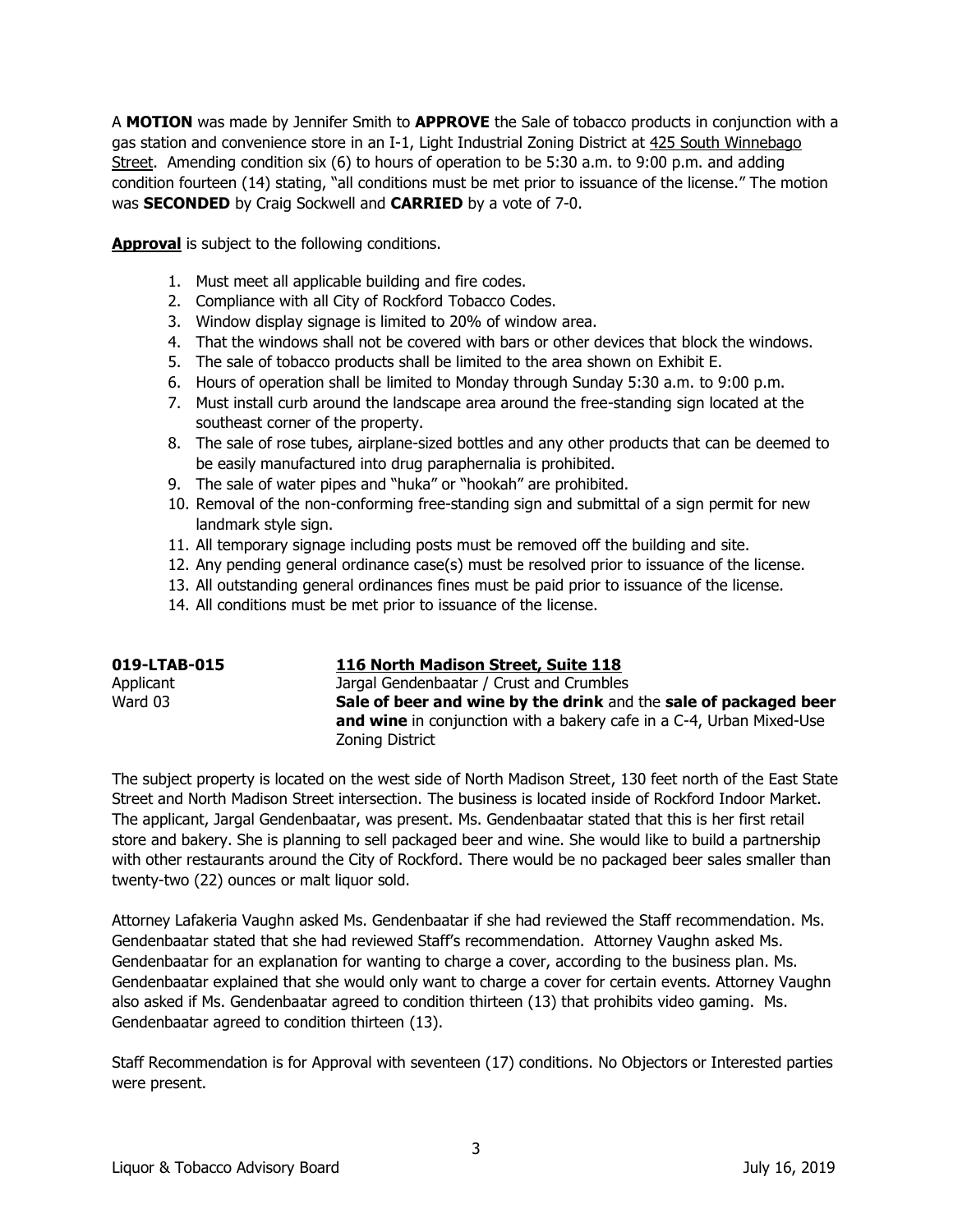A **MOTION** was made by Jennifer Smith to **APPROVE** the Sale of beer and wine by the drink and the sale of packaged beer and wine in conjunction with a bakery cafe in a C-4, Urban Mixed-Use Zoning District at 116 North Madison Street, Suite 118. Striking condition nine (9) regarding a cover charge, striking duplicative condition seventeen (17) and adding a new condition "single servings of packaged beer shall not be smaller than 22 oz." The motion was **SECONDED** by Kim Johnsen and **CARRIED** by a vote of 7-0.

**Approval** is subject to the following conditions.

- 1. Meet all applicable Building and Fire Codes.
- 2. Compliance with all City of Rockford Liquor Codes.
- 3. The sale of beer and wine by the drink shall be limited to the area as submitted in Exhibit F.
- 4. The hours of operation will be limited to 7:00 A.M. to 7:00 P.M. Tuesday through Thursday.
- 5. The hours of operation will be limited to 7:00 A.M. to 9:00 P.M. Friday.
- 6. The hours of operation will be limited to 7:00 A.M. to 7:00 P.M. Saturday.
- 7. Window display signage is limited to 20% of window area.
- 8. That the windows shall not be covered with bars or other devices that block the windows.
- 9. The bakery cafe shall not have a dance floor.
- 10. The bakery cafe shall not have any DJs.
- 11. The bakery cafe shall not operate as a nightclub.
- 12. As presented within the applicant's proposal, the proposed use and facility is prohibited from having any video gaming machines.
- 13. All conditions must be met prior to establishment of use.
- 14. Any pending general ordinance case(s) must be resolved prior to issuance of the license.
- 15. All outstanding general ordinance fines must be paid prior to the issuance of the license.
- 16. Single servings of packaged beer shall not be smaller than twenty-two (22) oz.

| 019-LTAB-016 | 3135 North Rockton Avenue                                                            |
|--------------|--------------------------------------------------------------------------------------|
| Applicant    | Gurinder Kullar / GP Petroleum Inc.                                                  |
| Ward 09      | <b>Modification</b> of an existing liquor license to allow a full liquor license for |
|              | the sale of packaged liquor in conjunction with a gas station and                    |
|              | convenience store in a C-2, Limited Commercial Zoning District                       |

The subject property is located on the northeast corner of Paradise Boulevard and North Rockton Avenue. The applicant, Gurinder Kullar, was present. Mr. Kullar explained that he is seeking a modification to his existing liquor license to allow a full packaged liquor license. He has made many improvements to the gas station. He has also installed a new security camera system.

Attorney Lafakeria Vaughn asked Mr. Kullar if he had reviewed the staff recommendation and agrees to the conditions of approval. Mr. Kullar stated that he reviewed the staff recommendation and agreed to the conditions.

Staff Recommendation is for Approval with ten (10) conditions. No Objectors or Interested parties were present.